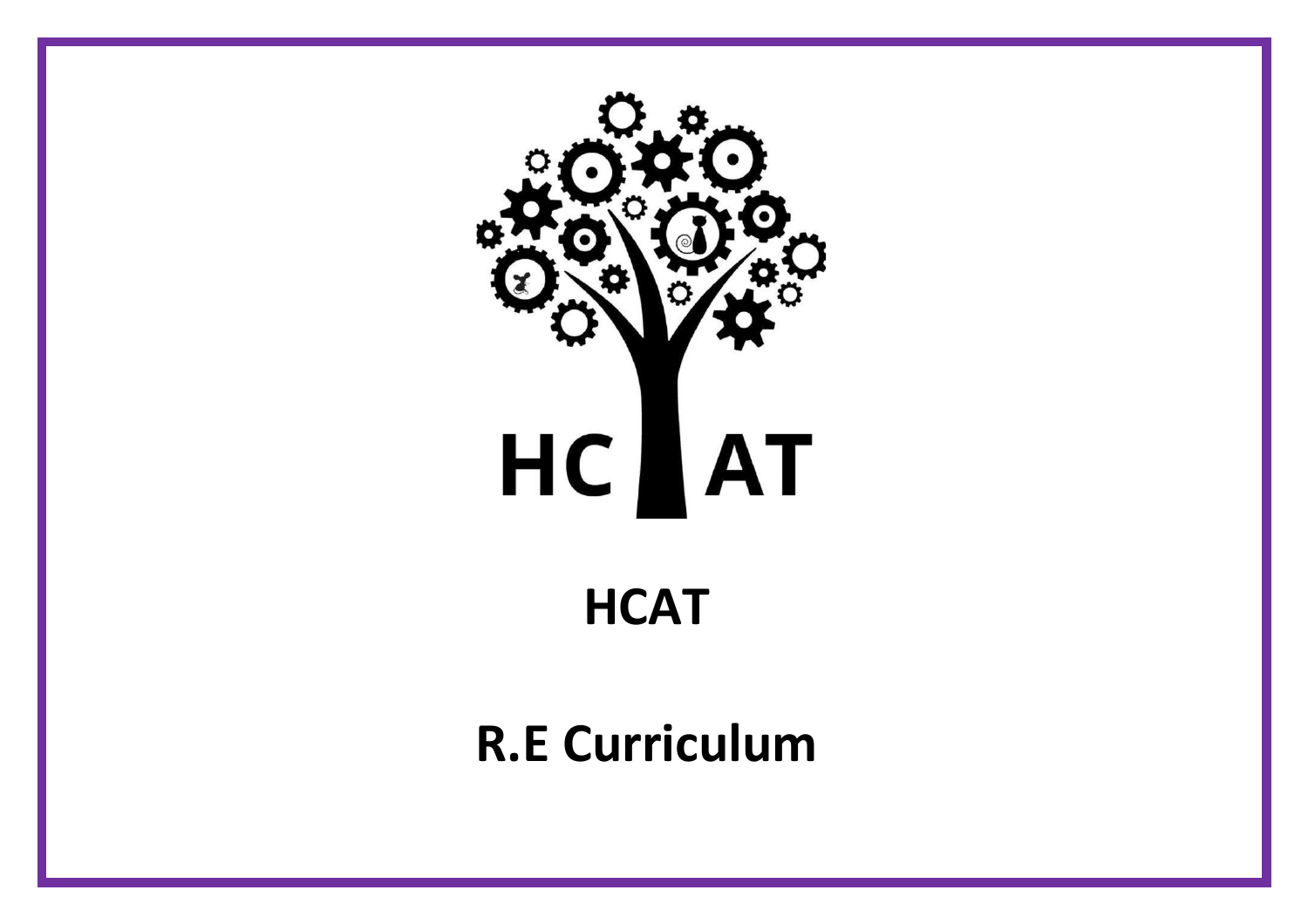# **Programme of Study for the Barnsley Local Agreed Syllabus: The Six Key Questions**

These questions are the product of much thought by the Agreed Syllabus Conference and the Local Agreed Syllabus Working Groups. They are designed to guide and shape pupils' learning in RE across the years of schooling. Of course, pupils begin to handle the key questions very simply, moving on to learn about and respond to religious objects and ideas, to describe for themselves, to analyse information, and increasingly to develop the ability to draw thoughtful and balanced conclusions.

| <b>Question 1</b> | Why are these words special?<br>Sacred books                                                                                 |
|-------------------|------------------------------------------------------------------------------------------------------------------------------|
| <b>Question 2</b> | Why are some places special?<br>Local places of worship, objects, artefacts, signs and symbols, sacred sites and pilgrimages |
| <b>Question 3</b> | How can faith contribute to Community Cohesion?<br>Beliefs, ethics, family traditions and faith in the community             |
| <b>Question 4</b> | Why are some times special?<br><b>Festivals and families</b>                                                                 |
| <b>Question 5</b> | What can be learned from the lives of significant people of faith?<br>Role models                                            |
| <b>Question 6</b> | How do I and others feel about life and the universe around us?<br>Ultimate questions                                        |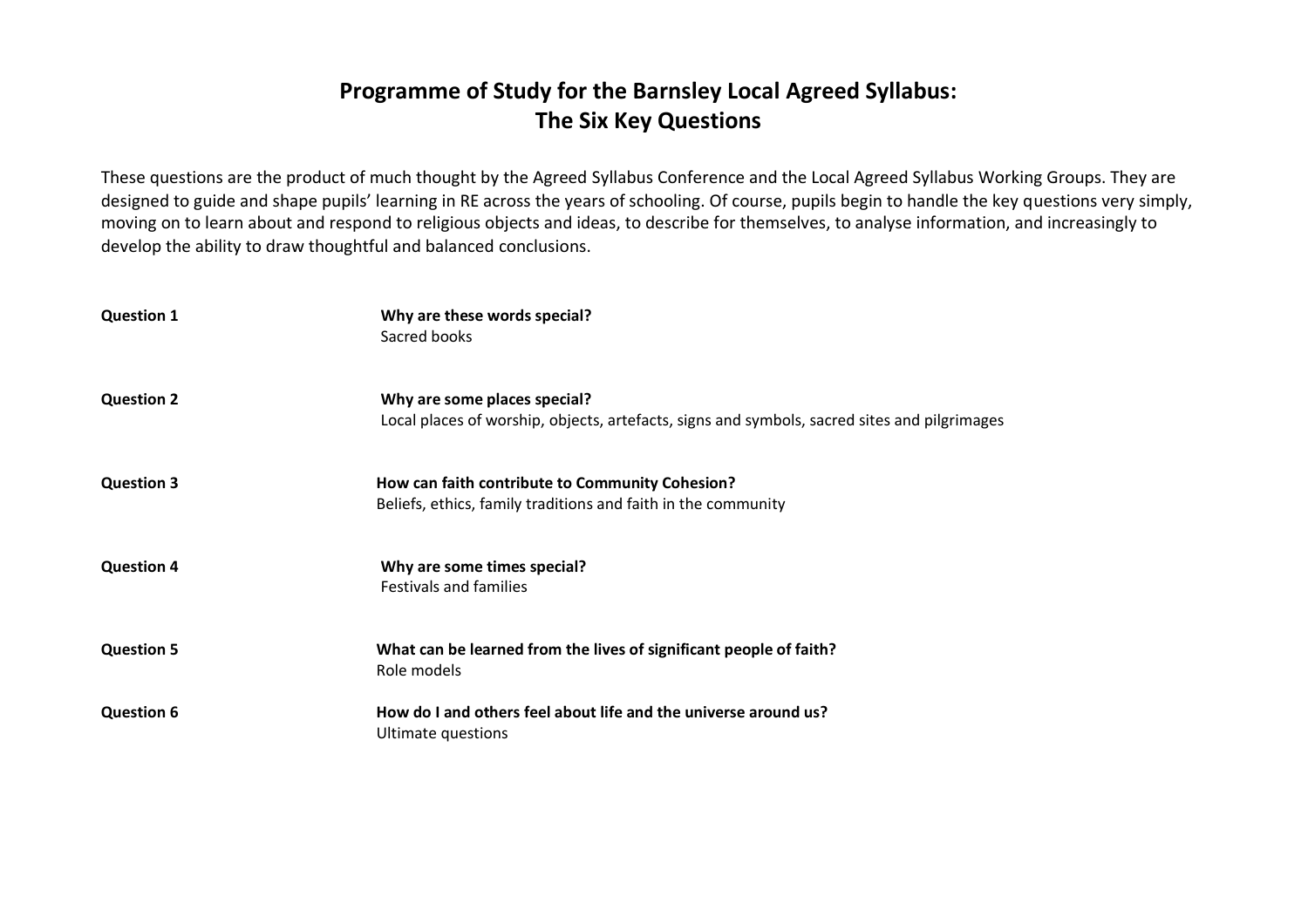### **Six Key Questions to Support Continuity and Progression in Religious Education in Barnsley**

As a basis for the Barnsley Local Agreed Syllabus Six Key Questions are used.

| <b>Six Key Questions</b>               | What do the questions                              | What do the questions                                       | What do the questions                                           |
|----------------------------------------|----------------------------------------------------|-------------------------------------------------------------|-----------------------------------------------------------------|
|                                        | mean at Key Stage 1?                               | mean at Key Stage 2?                                        | mean at Key Stage 3?                                            |
| 1. Why are these words special?        | Pupils learn to name some holy books and talk      | Pupils learn to describe the stories and teachings of holy  | Pupils explain and interpret the teachings of key authorities   |
| Sacred books                           | about the stories from them that they have         | books, and make links with their own lives and ideas        | in each religion. They respond thoughtfully to the teachings    |
|                                        | heard                                              |                                                             | studied                                                         |
|                                        |                                                    |                                                             |                                                                 |
| 2. Why are some places                 | Pupils learn about places of worship, what they    | Pupils learn to describe different places of worship and    | Pupils explain the role of places of worship in the religions   |
| special?                               | are like and how special they are, and about       | their symbols, and link ideas about peace, strength, love   | studied. They interpret the architecture, and evaluate its      |
| Local places of worship, objects,      | objects and artefacts associated with them.        | or courage to ideas about worship. Pupils learn that        | impact on worshippers. Pupils account for the role of           |
| artefacts, signs and                   | Pupils find out about some places where            | pilgrimages come in many forms in different                 | pilgrimage in different religions and interpret the meanings    |
| symbols, sacred sites and pilgrimages  | religious people love to go and remember $-$ and   | religions, making links to the idea of 'life as a journey'  | of rituals. They respond for themselves to ideas about          |
|                                        | think of their own favourite places                |                                                             | sacred places                                                   |
| 3. How can faith contribute to         | Pupils learn about the ways being religious        | Pupils learn to describe what difference believing makes    | Pupils explain connections between beliefs and values,          |
| <b>Community Cohesion?</b>             | makes a difference in a family. Pupils learn that  | in some religions, and to describe their own beliefs,       | giving their own thoughtful ideas about what is good and        |
| Beliefs, ethics, family traditions and | our society includes many religions, and all are   | linking them to                                             | evil in the light of belief in various ways. Pupils explain and |
| faith in the community                 | worth respecting. In our area or region, they can  | religious ones. Pupils describe some of the ways a          | interpret a range of forms of religious expression, and         |
|                                        | all be seen first hand                             | religion is expressed and the impact the faith has on       | express their own insights into belief in various ways. Pupils  |
|                                        |                                                    | community life. They link                                   | can explain the presence of a number of religions in the        |
|                                        |                                                    | the ideas to their own lives                                | region and account for the community life of each. They can     |
|                                        |                                                    |                                                             | express insights into what makes a good plural society          |
| 4. Why are some times special?         | Pupils learn to name celebrations and festivals    | Pupils learn to describe religious artefacts, festivals and | Pupils explain and interpret the ways festivals focus beliefs   |
| <b>Festivals and families</b>          | that are special to each religion, and to          | practices, linking them to special times they have studied  | and values in different faiths studied. They consider and       |
|                                        | themselves                                         |                                                             | justify what they celebrate, and why                            |
| 5. What can be learned from the lives  | Pupils take thoughts from some stories of          | Pupils describe the lives and teachings of some great       | Pupils explain the impact of the lives of inspiring             |
| of significant people of faith?        | religious founders or leaders and                  | leaders, and make links between their beliefs, the          | religious figures, and account for the impact of                |
| Role models                            | think about what makes these people special        | religions they contributed to and themselves                | their own 'heroes' on their thinking and behaviour              |
| 6. How do I and others feel about life | Pupils explore the puzzling questions that life in | Pupils describe some puzzling questions about               | Pupils can explain their own views and the views from           |
| and the universe around us?            | the world gives us, and talk about some answers    | God and humanity, and some answers from different           | religions they have studied about philosophical and religious   |
| Ultimate questions                     | to them from religion. They talk about the         | viewpoints. They suggest answers of their own               | questions to do with God, humanity and the meanings of life     |
|                                        | questions                                          |                                                             |                                                                 |
|                                        | they would like to ask God                         |                                                             |                                                                 |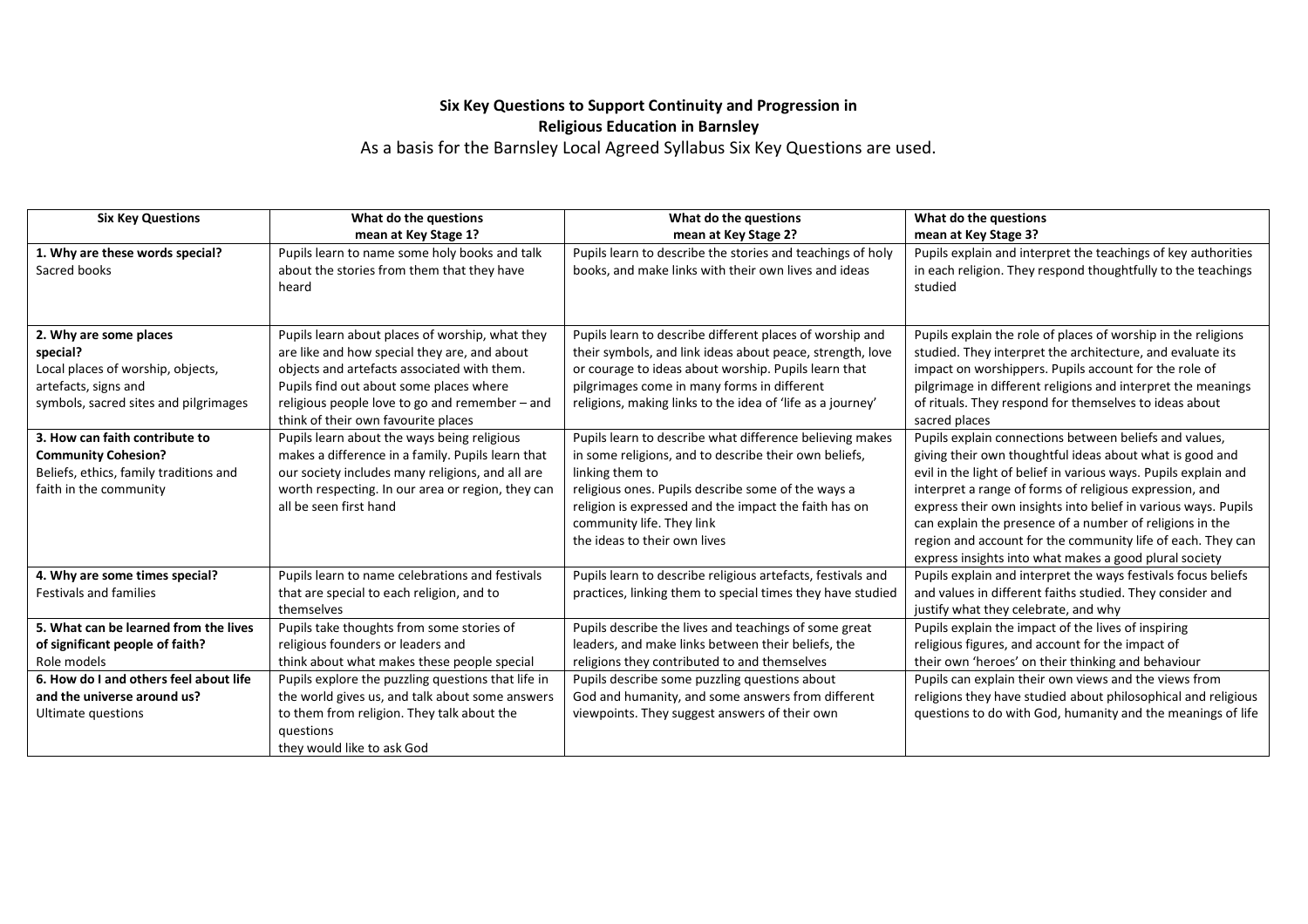#### **Suggested outline of RE coverage**

Below is a suggested coverage outline to ensure that all religions are being covered in each year group. **The religions should be taught in the order stated below, ensuring that each religion is covered every half term with the appropriate question.**

Each religion is covered every term focusing on 2 specific questions that have been taken from the programme of study for the Barnsley Local Agreed Syllabus and appropriately matched. The HCAT progressive document below supports the progression of skills and knowledge across key stages and ensures that each religion is taught consistently to help children *know more and remember more.*

The number of weeks per half term will vary between terms, the teaching of each question for each religion must be consistent and may be carried over if neccessary into terms with more weeks.

|                          | Autumn 1                                              | <b>Autumn 2</b>                                       | Spring 1                                             | <b>Spring 2</b>                                                                                   | Summer 1                                                                              | Summer 2                                                                                       |
|--------------------------|-------------------------------------------------------|-------------------------------------------------------|------------------------------------------------------|---------------------------------------------------------------------------------------------------|---------------------------------------------------------------------------------------|------------------------------------------------------------------------------------------------|
| <b>Question focus</b>    | <b>Question 1: Why</b><br>are these words<br>special? | <b>Question 2: Why</b><br>are some places<br>special? | <b>Question 4: Why</b><br>are some times<br>special? | <b>Question 5: What</b><br>can be learned<br>from the lives of<br>significant people<br>of faith? | <b>Question 3: How</b><br>can faith<br>contribute to<br><b>Community</b><br>Cohesion? | <b>Question 6: How</b><br>do I and others<br>feel about life and<br>the universe<br>around us? |
| <b>Religions covered</b> | Christianity                                          | Christianity                                          | Christianity                                         | Christianity                                                                                      | Christianity                                                                          | Christianity                                                                                   |
| (in this order)          | Judaism                                               | Judaism                                               | Judaism                                              | Judaism                                                                                           | Judaism                                                                               | Judaism                                                                                        |
|                          | Islam                                                 | <b>Islam</b>                                          | <b>Islam</b>                                         | <b>Islam</b>                                                                                      | <b>Islam</b>                                                                          | <b>Islam</b>                                                                                   |
|                          | Hinduism                                              | <b>Hinduism</b>                                       | <b>Hinduism</b>                                      | Hinduism                                                                                          | Hinduism                                                                              | <b>Hinduism</b>                                                                                |
|                          | Sikhism                                               | Sikhism                                               | <b>Sikhism</b>                                       | Sikhism                                                                                           | Sikhism                                                                               | Sikhism                                                                                        |
|                          | <b>Buddism</b>                                        | <b>Buddism</b>                                        | <b>Buddism</b>                                       | <b>Buddism</b>                                                                                    | <b>Buddism</b>                                                                        | <b>Buddism</b>                                                                                 |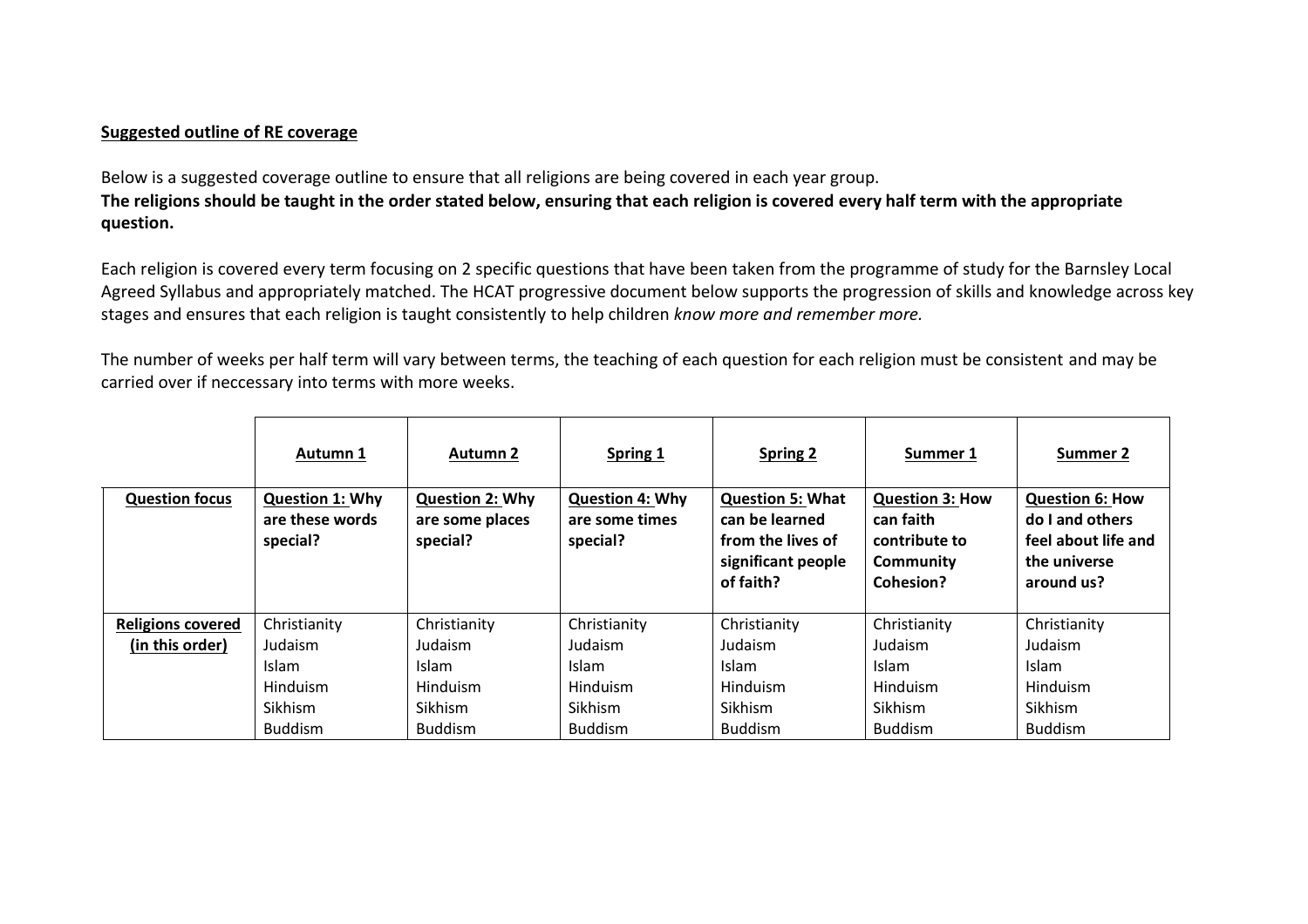|                                  | <b>Autumn Term</b>    |                                                                                                                                                                                                                                                                                                             |                                                                                                                                                                                                                                                                                                                        |                                                                                                                                                                                                                                                                    |                                                                                                                                                                                                                      |                                                                                                                                                                                                                                                                                                                                                             |                                                                                                                                                                                                                            |
|----------------------------------|-----------------------|-------------------------------------------------------------------------------------------------------------------------------------------------------------------------------------------------------------------------------------------------------------------------------------------------------------|------------------------------------------------------------------------------------------------------------------------------------------------------------------------------------------------------------------------------------------------------------------------------------------------------------------------|--------------------------------------------------------------------------------------------------------------------------------------------------------------------------------------------------------------------------------------------------------------------|----------------------------------------------------------------------------------------------------------------------------------------------------------------------------------------------------------------------|-------------------------------------------------------------------------------------------------------------------------------------------------------------------------------------------------------------------------------------------------------------------------------------------------------------------------------------------------------------|----------------------------------------------------------------------------------------------------------------------------------------------------------------------------------------------------------------------------|
|                                  |                       | Christianity                                                                                                                                                                                                                                                                                                | Judaism                                                                                                                                                                                                                                                                                                                | <b>Islam</b>                                                                                                                                                                                                                                                       | <b>Buddhism</b>                                                                                                                                                                                                      | <b>Hinduism</b>                                                                                                                                                                                                                                                                                                                                             | <b>Sikhism</b>                                                                                                                                                                                                             |
|                                  | $\overline{\text{K}}$ | Name some people in the stories, such as Moses,<br>Samuel or Jesus.<br>know how to retell a story, some stories from the<br>hristian Bible.<br>know how to talk about how I feel when listening to own and talk about why I like it.<br>story from the Bible.                                               | know how to tell you a story from the Torah.<br>I know how to tell you how Jewish people treat<br>the Torah.<br>I know how to show you a special book of my                                                                                                                                                            | know how to talk about the Holy Qur'an as a<br>pecial book.<br>know how to talk about a book that is special<br>to me and ask questions to find out why a<br>book is special to someone else.                                                                      | as a special book.<br>Retell a story from the Way of the Buddha.<br>I know how to talk about a book that is special to<br>I know how to suggest a way to show respect to<br>followers of the Buddha.                 | I know how to identify the Writings of the *Buddhal know how to tell you about a favourite story of my own<br>vhich I like to listen to.<br>Retell a simple story.<br>Retell a story and be able to say why they like it.<br>know how to tell you a story from the Hindu Dharma.                                                                            | know how to show you a special book of my own and talk<br>about why I like it.<br>know how to tell you how the Sikh people treat the Guru<br>Granth Sahib to show that it is special.                                      |
| Q1. Why are these words special? | <b>TKS2</b>           | know how to make links between some stories,<br>nistory and artwork connected with the Bible and<br>some beliefs which are important to Christians.                                                                                                                                                         | I know how to tell you about a story from the<br>Torah and about what it might mean for Jews<br>and for other people.                                                                                                                                                                                                  | know how to describe how Muslims revere<br>: he <b>Holy Qur'ān</b><br>know how to suggest meanings for some<br>symbolic actions used to handle the sacred<br>text.<br>Ask questions about how non-Muslims might<br>show respect for the <b>Islamic</b> scriptures. | I know how to describe how followers of the<br>Buddha revere the writings of the *Buddha.<br>know how to show that I understand a reason for<br>especting other people's holy books.                                 | Describe some Hindu beliefs as a result of listening to<br>tories that matter to Hindu.                                                                                                                                                                                                                                                                     | know how to tell you about the Guru Granth Sahib and<br>describe why it matters to Sikhs.                                                                                                                                  |
|                                  | K <sub>S</sub> 2      | know how to apply the idea that the Bible is<br>nportant to Christians to my own responses to<br>stories which are important to me.                                                                                                                                                                         | I know how to describe the message I think<br>would be in an important book and why I think<br>it is important.                                                                                                                                                                                                        | know how to show that I understand a reason<br>for respecting this book.<br>Show that I understand some questions about<br>Allah, and some Muslim answers.                                                                                                         | I know how to show that I understand some<br>questions about life, and some answers of<br>followers of the Buddha.                                                                                                   | Apply some of the themes of Hindu stories to experiences<br>if my own.                                                                                                                                                                                                                                                                                      | Describe a book that is important to me and link this with<br>he way Sikhs feel about their holy books.                                                                                                                    |
| <b>Incerts</b>                   |                       | <b>Stories and sources</b><br><b>Religious forms</b><br><b>Believers lives</b><br>Beliefs and values<br>Religious questions                                                                                                                                                                                 | <b>Stories and sources</b><br><b>Religious forms</b><br><b>Believers lives</b><br><b>Beliefs and values</b><br><b>Religious questions</b>                                                                                                                                                                              | <b>Stories and sources</b><br>Religious forms<br><b>Believers lives</b><br><b>Beliefs and values</b><br><b>Religious questions</b>                                                                                                                                 | <b>Stories and sources</b><br><b>Religious forms</b><br><b>Believers lives</b><br><b>Beliefs and values</b><br><b>Religious questions</b>                                                                            | Stories and sources<br>Religious forms<br><b>Believers lives</b><br><b>Beliefs and values</b><br><b>Religious questions</b>                                                                                                                                                                                                                                 | <b>Stories and sources</b><br><b>Religious forms</b><br><b>Believers lives</b><br>Beliefs and values<br><b>Religious questions</b>                                                                                         |
|                                  | KS1                   | know how to respond sensitively to the feelings<br>hristians have in a Christian place of worship by<br>hinking about a special place of my own.<br>know how to identify a Christian place of worship as<br>place which is special for Christians and suggest<br>some reasons why it is an important place. | I know how to think about a place I have been<br>to that feels special to me.<br>I know how to identify a synagogue and tell<br>you about something in it.<br>I know how to tell you one reason why<br>Jerusalem is a special place for Jews.                                                                          | know how to recognise that a Mosque is a<br>Muslim holy building.<br>know how to suggest a reason why praying<br>daily matters to Muslims.                                                                                                                         | know how to recognise that a Vihara is a holy<br>building for followers of the Buddha.<br>know how to suggest a reason why calmness and<br>peace matter to followers of the Buddha.                                  | know how to identify a Hindu shrine in a Hindu house and<br>tell why this is important to a family.<br>know how to tell you about something you might find in a Talk about a place I go to or a ritual I have which helps me<br>Mandir and why this is important to Hindus.<br>Recognise that families do special things together at home<br>and elsewhere. | know how to tell you about something which happens at a<br>Gurdwara and why this is important for Sikhs.<br>to understand why worshiping at the Gurdwara is important<br>to Sikhs.                                         |
| Q2. Why are some places special? | LKS2                  | know how to describe a place which is special to<br>hristians and tell you something about it which<br>nakes it special.<br>know how to describe some differences and<br>similarities between two churches (features and<br>worship).                                                                       | I know how to describe some objects that are<br>special to me and suggest how I would like<br>them to be treated respectfully.<br>know how to describe some external and<br>internal features of a synagogue and tell you<br>how Jews pray and study there.                                                            | know how to describe how Muslims visiting<br>the Ka'bah for the first time might feel and<br>behave.<br>Describe what is seen and how it<br>feels to be part of this great pilgrimage.                                                                             | know how to describe how a follower of the<br>Buddha feels and behaves when visiting for the<br>first-time places where *Buddha lives.<br>Describe what is seen and how it feels to be part of<br>these pilgrimages. | know how to describe how a Hindu would feel about what<br>ight be seen, tastes, heard, smelt and felt during Puja.                                                                                                                                                                                                                                          | know how to describe some internal and external features<br>f a Gurdwara and tell how Sikh's use it.                                                                                                                       |
|                                  | Š                     | know how to describe how an object or a piece of<br>music might inspire a Christian during worship.                                                                                                                                                                                                         | know how to tell you a historical story about<br>Jerusalem and describe why it is a special place feelings we experience when we are in large<br>for Jews.<br>I know how to link Jewish feeling about<br>Jerusalem with how I feel about a special place Why does it 'hold up the Muslims religion' like<br>of my own. | know how to suggest meanings for the<br>crowds.<br>Ask questions about the meaning of the Hajj:<br>a strong pillar?                                                                                                                                                | know how to ask questions about the meaning of<br>the life story of the *Buddha.<br>Why are these stories still worth retelling after<br>housands of years?                                                          | know how to describe what might happen on a Hindu<br>pilgrimage or on a temple worship and say why these<br>natters to Hindu's.                                                                                                                                                                                                                             | know how to describe some objects that are special to me<br>and describe how I would like them to be treat respectfully.<br>know how to tell you a story about the Golden Temple and<br>why it's a special place for Sikhs |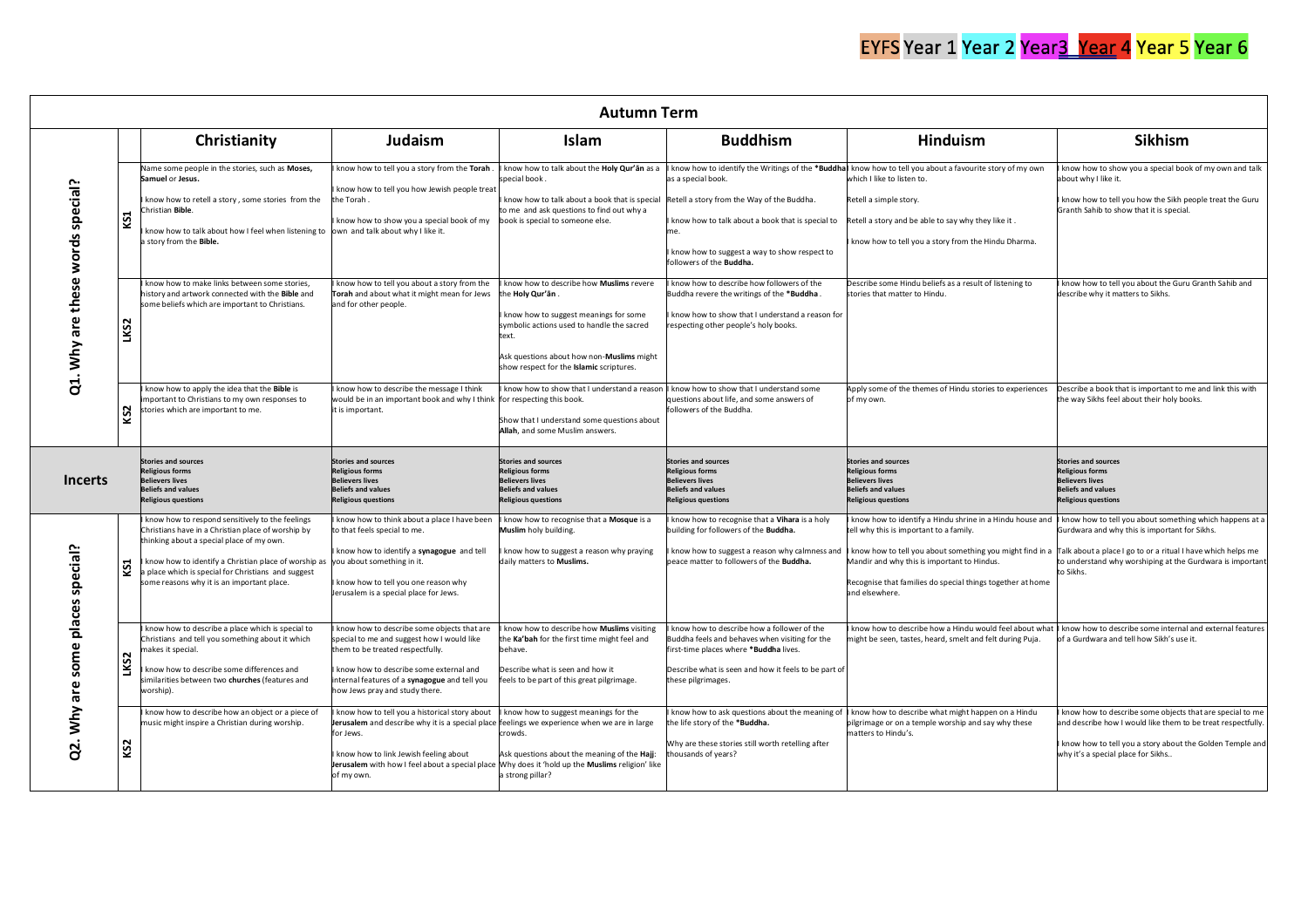| <b>Incerts</b> | <b>Stories and sources</b>      | <b>Stories and sources</b>      | <b>Stories and sources</b>      | <b>Stories and sources</b> | <b>Stories and sources</b>      | <b>Stories and sources</b>      |
|----------------|---------------------------------|---------------------------------|---------------------------------|----------------------------|---------------------------------|---------------------------------|
|                | <b>Religious forms</b>          | <b>Religious forms</b>          | <b>Religious forms</b>          | <b>Religious forms</b>     | <b>Religious forms</b>          | <b>Religious forms</b>          |
|                | <b>Believers lives</b>          | <b>Believers lives</b>          | <b>Believers lives</b>          | <b>Believers lives</b>     | <b>Believers lives</b>          | <b>Believers lives</b>          |
|                | <b>Beliefs and values</b>       | <b>Beliefs and values</b>       | <b>Beliefs and values</b>       | <b>Beliefs and values</b>  | <b>Beliefs and values</b>       | <b>Beliefs and values</b>       |
|                | <b>Religious questions</b>      | <b>Religious questions</b>      | <b>Religious questions</b>      | <b>Religious questions</b> | <b>Religious questions</b>      | <b>Religious questions</b>      |
|                | <b>Contemplation and prayer</b> | <b>Contemplation and prayer</b> | <b>Contemplation and prayer</b> | Contemplation and prayer   | <b>Contemplation and prayer</b> | <b>Contemplation and prayer</b> |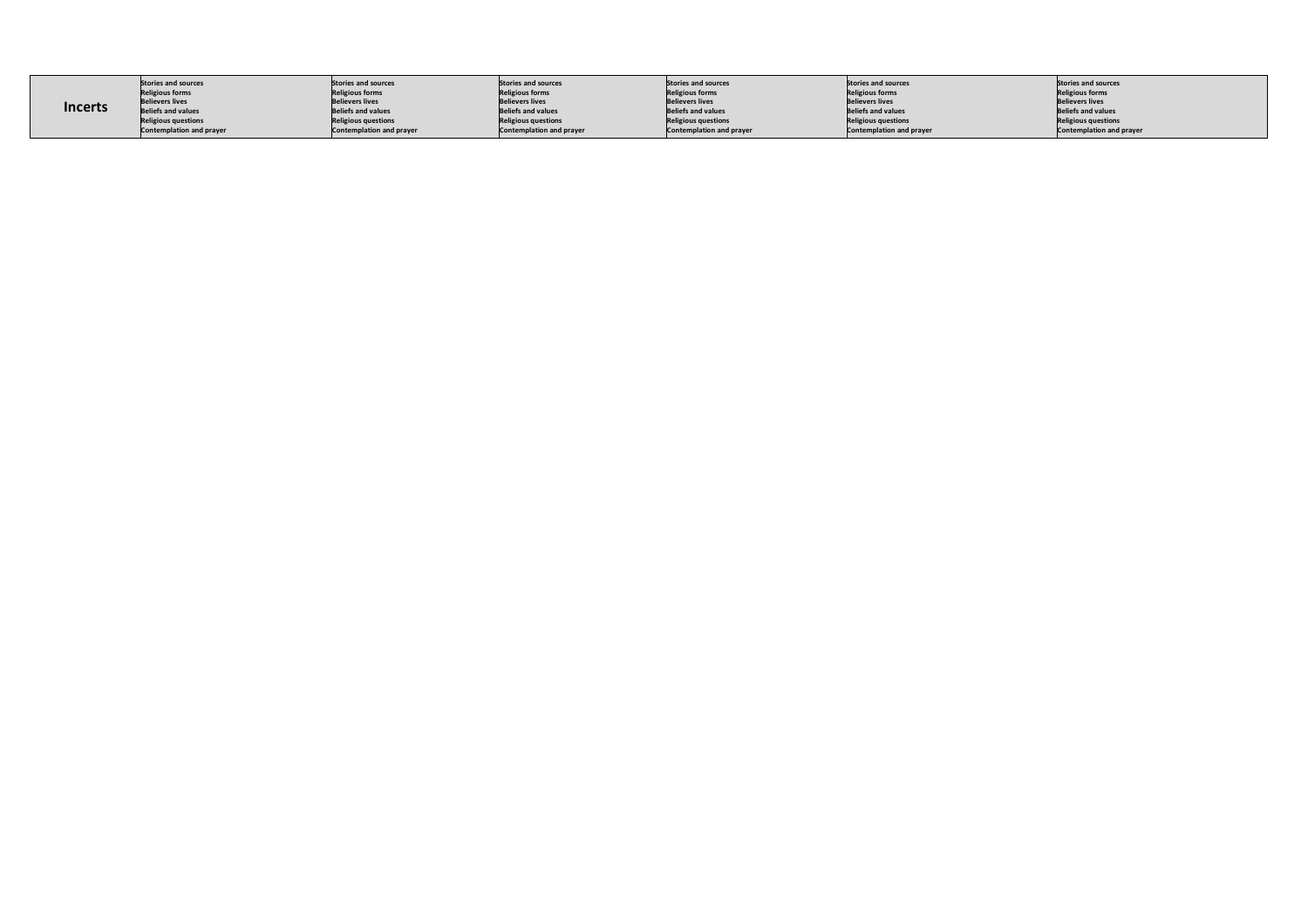|                                                                    | <b>Spring Term</b> |                                                                                                                                                                                                                                                                                                                   |                                                                                                                                            |                                                                                                                                                                          |                                                                                                                                                                                                                                                                                                                                 |                                                                                                                                                                                           |                                                                                                                                                                                                                                                                                                                      |  |
|--------------------------------------------------------------------|--------------------|-------------------------------------------------------------------------------------------------------------------------------------------------------------------------------------------------------------------------------------------------------------------------------------------------------------------|--------------------------------------------------------------------------------------------------------------------------------------------|--------------------------------------------------------------------------------------------------------------------------------------------------------------------------|---------------------------------------------------------------------------------------------------------------------------------------------------------------------------------------------------------------------------------------------------------------------------------------------------------------------------------|-------------------------------------------------------------------------------------------------------------------------------------------------------------------------------------------|----------------------------------------------------------------------------------------------------------------------------------------------------------------------------------------------------------------------------------------------------------------------------------------------------------------------|--|
|                                                                    |                    | Christianity                                                                                                                                                                                                                                                                                                      | Judaism                                                                                                                                    | <b>Islam</b>                                                                                                                                                             | <b>Buddhism</b>                                                                                                                                                                                                                                                                                                                 | <b>Hinduism</b>                                                                                                                                                                           | <b>Sikhism</b>                                                                                                                                                                                                                                                                                                       |  |
| times special?                                                     | KS1                | know how to identify a time which is special for know how to tell you what Jews do on one<br>Christians and suggest some reasons why it is<br>an important time.                                                                                                                                                  | special occasion.<br>know how to tell you about a time that was<br>special for me, and how I celebrate it.                                 | know how to recognise some rituals (e.g. food,<br>cards) associated with Eidul-Fit.<br>Vame a Muslim festivalRetell a story of 'Eid-ul-Fitr' celebrating Wesak.          | know how to name a festival in the Way of the<br>Buddha<br>Retell and suggest the meaning of a story of<br>I know how to talk about what makes some days<br>special.                                                                                                                                                            | I know how to tell you what Hindus do during one<br>festival and say why this is a special time for them.<br>I know how to talk about why either light or friendship<br>is special to me. | know how to tell you what Sikhs do during one festival and<br>say why this is a special time for them.<br>I know how to talk about times when I have enjoyed a special<br>occasion and why it was special for my family and friends as<br>well.                                                                      |  |
| some <sub>1</sub>                                                  |                    | know how to think about a special time of my<br>own.<br>I know how to respond sensitively to the feelings<br>$\leq$ Christians have at special times.                                                                                                                                                             | know how to tell you what Jews do on two<br>special occasions, and tell you about the story<br>behind these festivals.                     | know how to talk about what makes some days<br>e.g. birthdays, Eid, New Year) Special.                                                                                   | know how to describe the life of a young follower of<br>the Buddha at a Vihara.<br>Ask questions about the value of this experience.                                                                                                                                                                                            | I know how to describe what happens at a Hindu<br>festival and say why it matters to Hindus.                                                                                              | know how to tell you what Sikhs do on two special<br>occasions and describe why this matter to them.                                                                                                                                                                                                                 |  |
| Why are<br>đ.                                                      |                    | know how to tell you about a Christian festival<br>and describe why it is a special time for<br>Christians.<br>$\mathbb{Z}$   know how to talk about times when special<br>things happened to me, and about how I felt.                                                                                           | know how to tell you about times when I might<br>have experienced similar feelings or celebrated<br>similar things.                        | know how todescribe a timeline for a day in<br>Ramadan for a Muslim.<br>know how to ask questions about the impact of<br>self-denial or self-control on a person's life. | know how to create an imaginative diary of feelings<br>during time spent 'in robes' as a monastic learner.<br>Ask questions about the impact of self-denial or self-<br>control on a person's life.<br>Show that I understand why the followers of the<br>Buddha stay at a monastery as a Bhikkhu (monk)<br>during their vouth. | know how to apply the themes taught above to my<br>own life and talk about how they might influence me.                                                                                   | know how to tell you about times when I might have<br>experienced similar feelings or celebrated similar things.                                                                                                                                                                                                     |  |
| Incerts                                                            |                    | <b>Stories and sources</b><br><b>Religious forms</b><br><b>Believers lives</b><br>Beliefs and values<br><b>Religious questions</b><br>ontemplation and prayer                                                                                                                                                     | <b>Stories and sources</b><br>Religious forms<br>Believers lives<br>Beliefs and values<br>Religious questions<br>ontemplation and prayer   | <b>Stories and sources</b><br><b>Religious forms</b><br><b>Believers lives</b><br><b>Beliefs and values</b><br><b>Religious questions</b><br>Contemplation and prayer    | <b>Stories and sources</b><br><b>Religious forms</b><br><b>Believers lives</b><br><b>Beliefs and values</b><br><b>Religious questions</b><br>ontemplation and prayer                                                                                                                                                            | <b>Stories and sources</b><br><b>Religious forms</b><br><b>Believers lives</b><br>Beliefs and values<br><b>Religious questions</b><br><b>Contemplation and prayer</b>                     | <b>Stories and sources</b><br><b>Religious forms</b><br><b>Believers lives</b><br><b>Beliefs and values</b><br><b>Religious questions</b><br>Contemplation and prayer                                                                                                                                                |  |
|                                                                    | Š                  | know how to suggest why some people are<br>important for Christians, and give an example of Jewish children learn from Jewish adults.<br>their role.<br>know how to suggest some of the qualities<br>special people have and tell you about someone<br>who is special to me because they have these<br>qualities. | know how to recognise a story and a law which<br>know how to recall something important that I<br>have learned from someone older than me. | know how to talk about who I would like to be<br>ike and why.<br>know how to name The Prophet *Muhammad<br>pbuh) as the leader of Islam and retell a story<br>bout him.  | Retell a story of the *Buddha.<br>Name the *Buddha as the founder of the Way of the<br>Buddha.                                                                                                                                                                                                                                  | I know how to tell you what happens to Rama and Sita<br>and say something about what the story means.                                                                                     | Retell a story about a Sikh Guru and say why he's important<br>to Sikhs.<br>Identify why people in my own life are important to me and<br>say why.                                                                                                                                                                   |  |
| What can be learned from the lives<br>significant people of faith? | $\mathbf{S}$       | know how to tell you about someone who was<br>an inspiring Christian leader, and talk about<br>what their influence and achievements were.                                                                                                                                                                        | his impact on the Jewish faith.                                                                                                            | I know how to describe the story of Abraham and I know how to present key moments in the life of<br>Muhammad (pbuh).                                                     | I know how to talk about following others, and about<br>how people follow the *Buddha.                                                                                                                                                                                                                                          | I know how to describe some key events in Mohandas<br>Gandhi's story and say what I think some of his<br>achievements were.                                                               | Describe the stories of at least 3 of the Sikh gurus and their<br>npact on the Sikh faith.<br>Describe the qualities of someone that inspires me.<br>Year 3 – 1 <sup>st</sup> Guru Nanak, 2 <sup>nd</sup> Guru Angad Dev Ji<br>Year 4 -3 <sup>rd</sup> Guru Amar Das Sahib Ji, 4 <sup>th</sup> Guru Ram Das Sahib Ji |  |
| ৳<br>g.                                                            |                    | Identify the qualities I admire in people I<br>respect.<br>know how to identify the qualities I admire in<br>people I respect.                                                                                                                                                                                    | know how to describe the qualities of someone<br>who inspires me.                                                                          | know how to suggest an answer to the question:<br>What can people from other world faiths learn<br>rom the life of *Muhammed (pbuh)'.                                    | I know how to recognise and describe some key<br>moments in the *Buddha's life.<br>Create an artwork about the life of the *Buddha that<br>shows my reflections.<br>I know how to show that I understand why the Four<br>Noble Truths matter to a follower of the *Buddha.                                                      | I know how to describe something Mohandas Gandhi<br>taught and the impact it might have today.                                                                                            | Describe the stories of at least 3 of the Sikh gurus and their<br>mpact on the Sikh faith.<br>Describe the qualities of someone that inspires me.                                                                                                                                                                    |  |
| <b>Incerts</b>                                                     |                    | <b>Believers lives</b><br>eliefs and values<br><b>Religious questions</b>                                                                                                                                                                                                                                         | <b>Believers lives</b><br><b>Beliefs and values</b><br><b>Religious questions</b>                                                          | <b>Believers lives</b><br><b>Beliefs and values</b><br><b>Religious questions</b>                                                                                        | <b>Believers lives</b><br><b>Beliefs and values</b><br><b>Religious questions</b>                                                                                                                                                                                                                                               | <b>Believers lives</b><br><b>Beliefs and values</b><br><b>Religious questions</b>                                                                                                         | <b>Believers lives</b><br>Beliefs and values<br><b>Religious questions</b>                                                                                                                                                                                                                                           |  |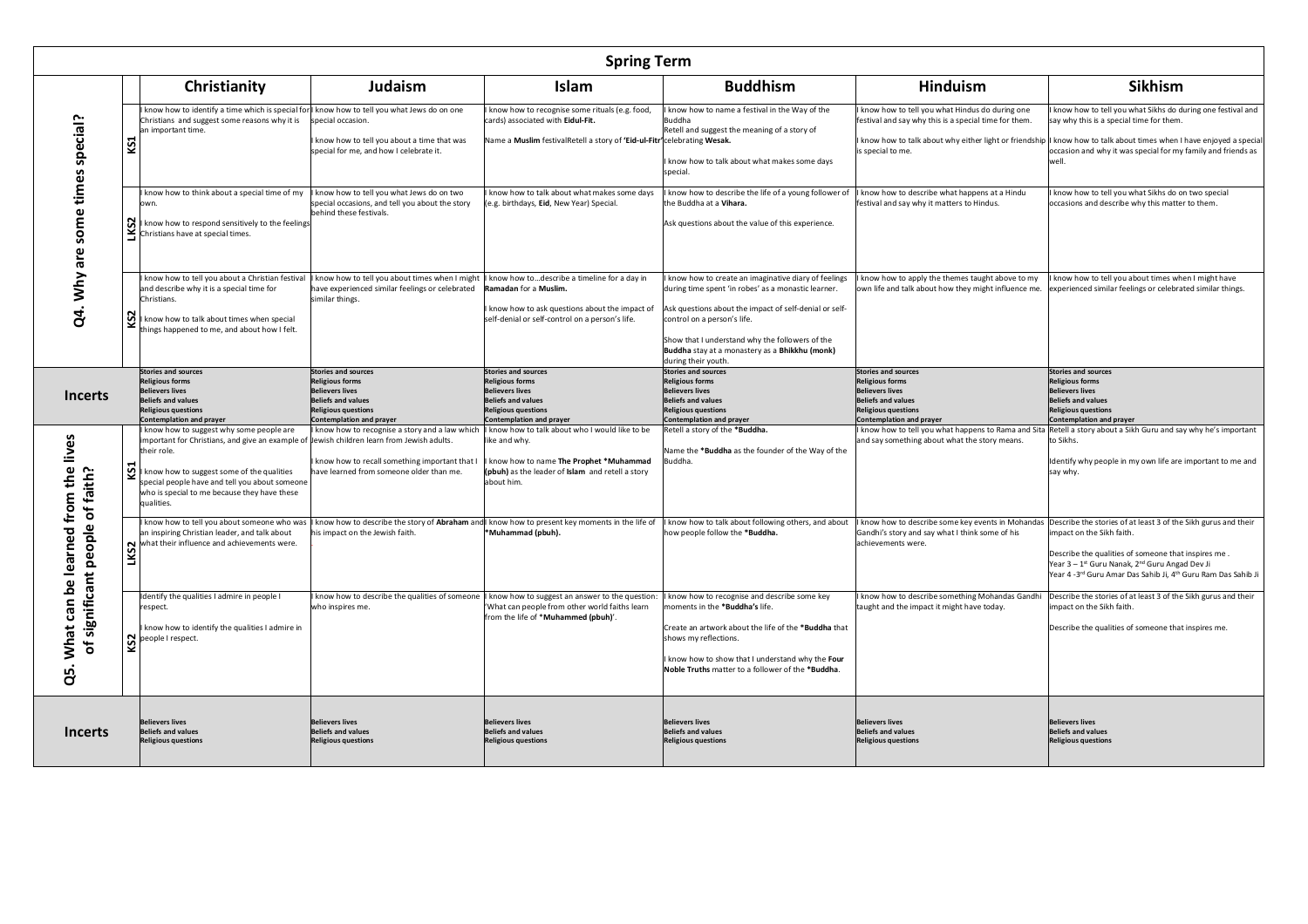|                                                     | <b>Summer Term</b> |                                                                                                                                                                                                                                                    |                                                                                                                                                                                                                                                                                                                                                                                                                                          |                                                                                                                                                                                                                                                                                                                                                                                                                  |                                                                                                                                                                                                                                                                                                                                        |                                                                                                                                                                                                                 |                                                                                                                                                                                                                                                                                                                                                                                                                                   |  |
|-----------------------------------------------------|--------------------|----------------------------------------------------------------------------------------------------------------------------------------------------------------------------------------------------------------------------------------------------|------------------------------------------------------------------------------------------------------------------------------------------------------------------------------------------------------------------------------------------------------------------------------------------------------------------------------------------------------------------------------------------------------------------------------------------|------------------------------------------------------------------------------------------------------------------------------------------------------------------------------------------------------------------------------------------------------------------------------------------------------------------------------------------------------------------------------------------------------------------|----------------------------------------------------------------------------------------------------------------------------------------------------------------------------------------------------------------------------------------------------------------------------------------------------------------------------------------|-----------------------------------------------------------------------------------------------------------------------------------------------------------------------------------------------------------------|-----------------------------------------------------------------------------------------------------------------------------------------------------------------------------------------------------------------------------------------------------------------------------------------------------------------------------------------------------------------------------------------------------------------------------------|--|
|                                                     |                    | Christianity                                                                                                                                                                                                                                       | Judaism                                                                                                                                                                                                                                                                                                                                                                                                                                  | <b>Islam</b>                                                                                                                                                                                                                                                                                                                                                                                                     | <b>Buddhism</b>                                                                                                                                                                                                                                                                                                                        | <b>Hinduism</b>                                                                                                                                                                                                 | <b>Sikhism</b>                                                                                                                                                                                                                                                                                                                                                                                                                    |  |
| Q3. How can faith contribute to Community           | ତୁ                 | know how to give examples of<br>where Christianity can be seen in my<br>ommunity and talk about some of the ways<br>Christians worship God.<br>know how to talk about my own experiences<br>of caring and being cared for.                         | home means, and tell you how Jews treat the<br>Sefer Torah in a special way.<br>know how to tell you about one thing Jewish<br>people do to show they are connected to other<br>people in the community.<br>know how to tell you two rules which I follow<br>at home or at school and identify how they help<br>ne behave well.                                                                                                          | know how to suggest what a Jewish ritual in the I know how to recognise that different people live<br>by different rules.<br>know how to talk about what happens when we<br>break rules<br>I know how to Identify a special rule for behaviour Bhikkunis.<br>at home and in school, e.g. 'be kind' or 'listen to<br>others'.<br>Talk about what would happen if everyone kept,<br>or if everyone broke the rule. | know how to recognise that different people live by<br>different rules and talk about the Buddha's idea of<br>ving harmlessly.<br>know how to suggest a reason why a follower of<br>Buddha might want to live as a Bhikkhus or                                                                                                         | which help Hindu's know how to behave.<br>Say which qualities I think are important and how<br>hey help me to know what to do.                                                                                  | know how to tell you about some of Rama's qualities I know how to tell you about what Sikh's do or where to show they<br>are Sikh's.<br>know how to tell you something that happens at Anand Karaj (a Sikh<br>wedding or festival)<br>know how to tell you about some special things I wear at different<br>times for different occasions.<br>know how to talk about a time where I celebrated with others as<br>part of a group. |  |
| ohesion?                                            | $\mathbf{S}$<br>ž  | know how to describe ways in which Christians I know how to tell you about something a<br>put their beliefs into action by helping others,<br>and tell you about the community work of<br>different Christian places of worship in the<br>ocality. | synagogue offers to people in the community.<br>know how to describe what a Jewish ritual in<br>the home means and tell you about what Bar<br>Mitzvah/ Bar Mitzvot means.                                                                                                                                                                                                                                                                | know how to ask questions about the practice<br>and meaning of the Five Pillars.                                                                                                                                                                                                                                                                                                                                 | know how to describe Five Precepts of the *Buddha. I know how to tell you what happens at a Hindu<br>Describe some ways life may be good, or may be hard celebrated with others.<br>for local followers of the Buddha.                                                                                                                 | wedding or festival and talk about a time when I have                                                                                                                                                           | know how to describe a Langar and what it represents for Sikh's.<br>know how to describe times when I meet and share food as a sign of<br>welcoming.                                                                                                                                                                                                                                                                              |  |
|                                                     | $\sim$<br>Š,       | have helped to care for others, or when people is important and suggest things which foster<br>have helped to care for me.<br>events which I think are important in a place<br>which feels good to live in.                                        | know how to talk about times in my life when III know how to describe why community feeling<br>'his<br>know how to talk about the sort of community I know how to tell you about what I do and what<br>other people do to show they are growing up<br>and becoming more responsible.                                                                                                                                                     | I know how to create an interview with an<br>imaginary Muslim entitled 'What my faith means<br>to me!' and include aspects of the Muslim beliefs<br>and practices.                                                                                                                                                                                                                                               | know how to ask questions about the practice and<br>meaning of the Five Precepts.<br>Show that I understand how the Five Precepts might<br>link to my own life.                                                                                                                                                                        | and its impact on Hindu life.<br>I know how to relate Hindu beliefs about God to my<br>own life and say what influence they might have on<br>how I choose to behave.                                            | know how to describe some Hindu beliefs about God I know how to describe something Sikh's believe about God.                                                                                                                                                                                                                                                                                                                      |  |
| <b>Incerts</b>                                      |                    | <b>Stories and sources</b><br><b>Religious forms</b><br>Believers lives<br>Beliefs and values<br><b>Religious questions</b><br>Contemplation and prayer                                                                                            | <b>Stories and sources</b><br>Religious forms<br>delievers lives<br>Beliefs and values<br>eligious questions<br>Contemplation and prayer                                                                                                                                                                                                                                                                                                 | <b>Stories and sources</b><br><b>Religious forms</b><br><b>Believers lives</b><br><b>Beliefs and values</b><br><b>Religious questions</b><br><b>Contemplation and prayer</b>                                                                                                                                                                                                                                     | stories and sources<br>Religious forms<br>elievers lives<br>eliefs and values<br>eligious questions<br>ontemplation and prayer                                                                                                                                                                                                         | <b>Stories and sources</b><br><b>Religious forms</b><br><b>Believers lives</b><br><b>Beliefs and values</b><br><b>Religious questions</b><br><b>Contemplation and prayer</b>                                    | <b>Stories and sources</b><br><b>Religious forms</b><br><b>Believers lives</b><br><b>Beliefs and values</b><br><b>Religious questions</b><br><b>Contemplation and prayer</b>                                                                                                                                                                                                                                                      |  |
| others feel about life<br>š<br>around               | KS1                | know how to suggest two things which<br>Christians believe because of the stories about<br>God creating the world.                                                                                                                                 | know how to retell a Jewish story which raises<br>questions.<br>know how to think of a question which puzzles<br>me about something I have experienced, and<br>say what I might say to someone with the same<br>question.                                                                                                                                                                                                                | I know how to recognise that Muslims try to look<br>puzzling questions, and respond to one of these after the world because they believe it belongs to shows care for nature.<br>Allah.                                                                                                                                                                                                                          | know how to retell a story of the *Buddha which<br>know how to recognise that followers of the<br>*Buddha try to look after the world because they<br>want to follow the *Buddha's way of doing no harm.                                                                                                                               | I know how to give an example of a good action and<br>bad action and say why they are good and bad.<br>know how to tell you about Hindu beliefs in<br>eincarnation and the importance of doing good<br>actions. | I know how to talk about some Sikh values and retell a story about a<br>Sikh Guru as an example.<br>know how to talk about a time when I have been helped, or when<br>someone has helped me.                                                                                                                                                                                                                                      |  |
| erse<br>and<br>vinu                                 |                    | know how to talk about my own reactions to<br>people, animals and things in the natural world puzzling questions, including its context, and<br>and talk about how I would like them to be<br>reated.                                              | I know how to retell a Jewish story which raises<br>espond to one of those questions.                                                                                                                                                                                                                                                                                                                                                    | I know how to talk about my own behaviour<br>towards the natural world.                                                                                                                                                                                                                                                                                                                                          | know how to talk about my own behaviour towards<br>the natural world: How do I treat animals and the<br>world of nature?.                                                                                                                                                                                                              | know how to describe the story of the Mahabharata<br>and talk about one Hindu belief it conveys.                                                                                                                | I know how to describe what many Sikhs believe about equality,<br>tolerance and service                                                                                                                                                                                                                                                                                                                                           |  |
| $\frac{1}{9}$<br>$\omega$<br>훋<br>and<br>How<br>ဗွိ |                    | know how to give three examples of 'why?'<br>difficult to answer.<br>I know how to say what I think about two of<br>$\mathbf{Q}$ these questions.                                                                                                  | know how to think of a question which puzzles I know how to give three examples of 'why'<br>questions about life and the universe which are me about something I have experienced and say questions about life and the universe which are<br>what I might say to someone with the same<br>question.<br>know how to identify and discuss some difficult questions.<br>issues relating to the Jewish faith during the<br>Second World War. | difficult to answer.                                                                                                                                                                                                                                                                                                                                                                                             | know how to give three examples of 'why' questions<br>about life and the universe which are difficult to<br>answer.<br>I know how to say what I think about two of these I know how to say what I think about two of these<br>questions.<br>know how to suggest what a follower of the<br>Buddha's answer to these questions might be. | know how to describe how one of the themes from<br>the Mahabharata might have an impact on people<br>today, including myself.                                                                                   | know how to recognise where in the world equality, tolerance and<br>servid3e are an issue, and describe what I would like to do about<br>them.                                                                                                                                                                                                                                                                                    |  |